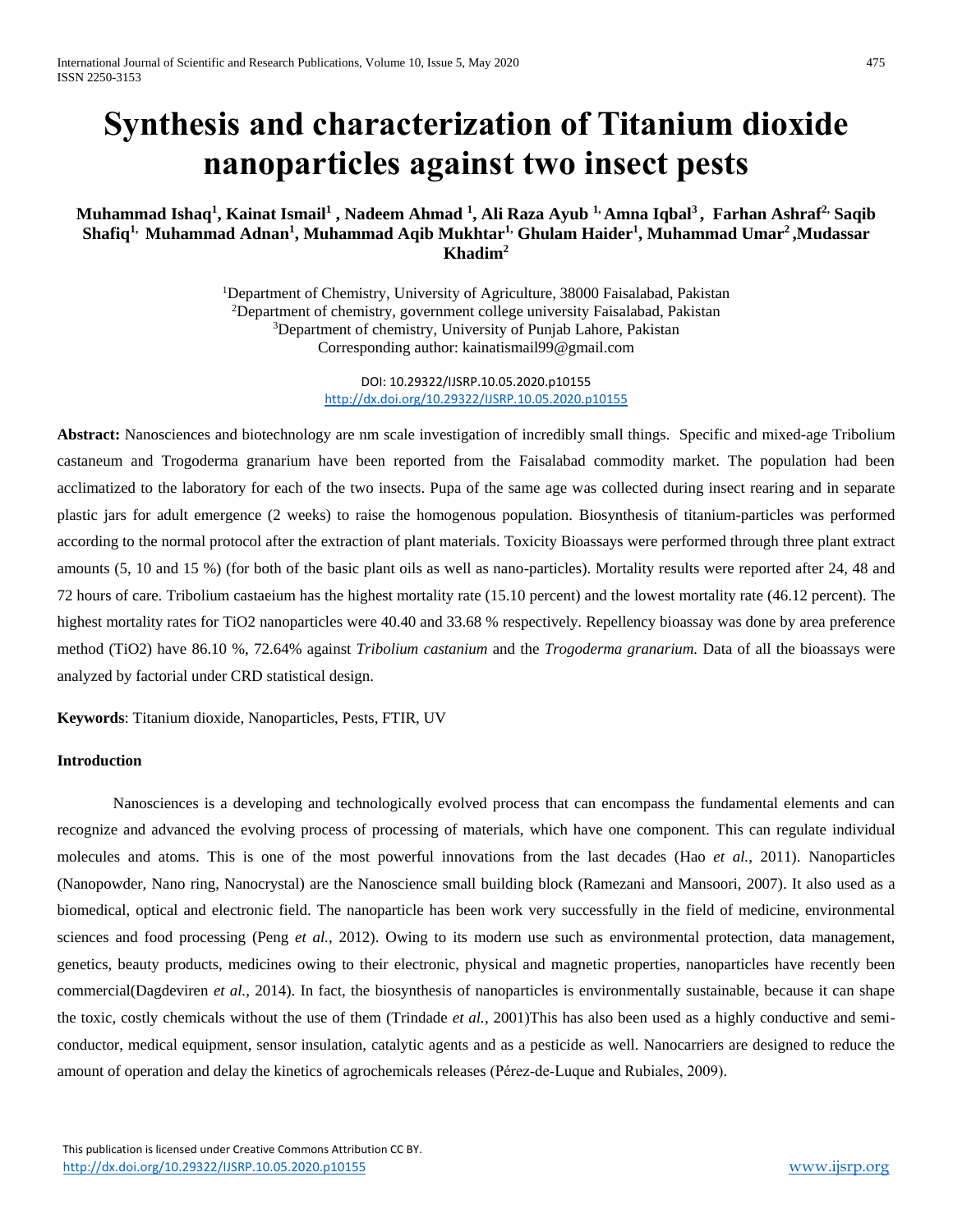Store grains and their products are attacked by different insects which can cause huge losses (Ahmedani *et al.*, 2007). Crop storage accounted for about 9 percent of losses in industrialized countries and 20 percent in more emerging countries(Phillips and Throne, 2010).All stored grain insect pests most disreputable is red flour beetle *Tribolium castaneum* (Herbst) (Coleoptera: Tenebrionidae), which is a pervasive pest of the store commodities like wheat flour and crushed cereals, is also the cosmopolitan and most destructive insect pest (Lu *et al.*, 2010). *T. granarium* serious pest in the product which retained in the hot and dry conditions, with high relative humidity gives an acute effect on the population and building-up the sound grain pest(Ramzan and Chahal, 1986). Their adults are not dangerous but their larvae are most destructive but their adults are very harmless (Parashar, 2006).These larvae feed on sound grain and consume the entire kernel, leaving behind empty grains and husks. The quality of grains reduced due to frass and excreta in damage grains, it can create a negative effects on the atmosphere including infested grain have an adverse impact on human safety (Arain *et al.*, 2006).

T. Granarium stops grain from germinating because, as it assaults larvae during nutrition, it absorbs different nutrients(Jood and Kapoor, 1992). Other chemicals like pyrethroids are being also used for the control of stored grains insect-pests, but consistent use of theses insecticides may lead to serious problems related to biochemical and hematological changes in human beings(Khan *et al.*, 2012). Conventional insecticides also pose a hazardous effect on non-target organisms including beneficial insects (Miller *et al.*, 2004). Due to the potential insecticidal properties botanical is the possible alternative source of pest control(Taheriniya and Behboodi, 2016). The effect of plant products showed insecticidal, repellent and antifeedant effects against insect pests(Ali *et al.*, 2017). In the past years, *T. castaneum* pest can be controlled by Polyethalyen glycol and diatomaceous earth but garlic essential oil can be act as a reducing agent (Yang *et al.*, 2009).

Nanomaterials may also prepare through biological System (easy, effective and environmentally-friendly, reducing the usage of harmful substances, using less resources and creating healthier materials and by-products) e.g. bacteria for Au, Ag, Zn and Fe NPs, yeasts for Ag and Pb NPs, plants for Au, Ag, Pd and Pt NPs (Taheriniya and Behboodi, 2016)Noble metal particles such as zinc oxide, magnesium oxide, titanium dioxide and silver are commonly employed in various fields owing to their antibacterial and antioxidant effects (Njagi *et al.*, 2011)

#### **Preparation of Titanium oxide Nano-particles**

Firstly we can prepare the silver Nano particle like this way, Take the leaves powder from *R.communis*, *Jatropha curcus*, *Citrus paradise* purchased from the local market. Deionized water used in all experiments, I took 10g of *R. communis, Jatropha curcus,* and *Citrus paradise* extracts by using weight balance, which can be boiled in 100ml distilled water in 250ml conical flask. Then this extract was cooled at room temperature, Filter into the No. 1 filter paper of Whatman. It filtrate was an act of minimizing and stabilization agent for the preparation of nanoparticles of titanium oxide. Ammonium solution will be added to Titanium oxide (solution followed by the addition of plant material extract 1-10ml) as described in (Mirjalili *et al.*, 2017).

#### **1. Bioassay of TiO<sup>2</sup> nanoparticles**

For the preparation of titanium nanoparticles, we can use the green synthesis method. 10ml of plant oil from stock solution boiled in 50 ml double distilled water for 30 minutes at 90℃.After this; through the use of the Whattman filter paper, we can filter this extract. We can prepare the 1mM solution of the TiO<sub>2</sub> aqueous solution which can boil at 25<sup>o</sup>C for 2 hours. Add 10ml of aqueous plant extract into the 20 ml of 1mM TiO2 solution at 25℃ heated with 200rpm stirring for 4hours. After 4 hours, the colors of the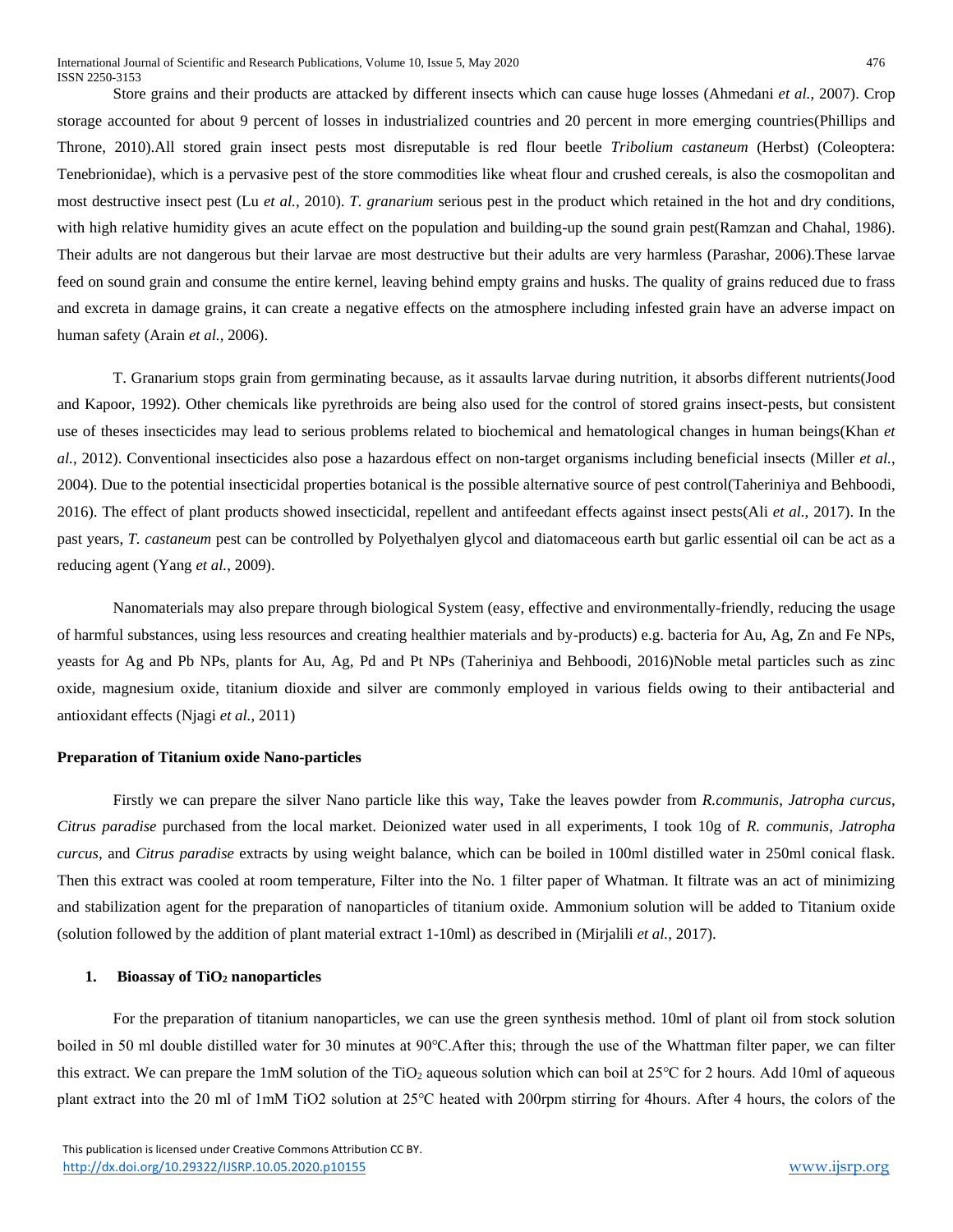solution will be changed into lite green and then converted into colorless form. Then we can put the extract for 24 hours in oven for drying at 80℃. Then these precipitates were drying and stored for further analysis (Dobrucka, 2017).



*Figure 1.1 (Titanium-Dioxide Dried nano-composites)*

**Table 1:** Change in solution color when forming Titanium dioxide nanoparticles using Jatropha curcus, Citrus paradise, and R the herb extracts of Communis.

| <b>Solution</b>                           | <b>Before Reduction</b> | <b>After Reduction</b> | <b>Color</b> intensity | <b>Time</b>    |
|-------------------------------------------|-------------------------|------------------------|------------------------|----------------|
| Jatropha curcus                           | Dark Yellow             |                        |                        |                |
|                                           |                         |                        |                        |                |
| 1mM<br>solution<br>of                     | Transparent             | Yellow                 | $^{+}$                 | Immediately    |
| TiO <sub>2</sub>                          |                         |                        |                        |                |
|                                           |                         | Pale Yellow            | $++$                   | After 7 hours  |
|                                           |                         | Off white              | $+++$                  | After 24 hours |
| Citrus paradise                           | Lite Yellow             |                        |                        |                |
| solution<br>1mM<br>$\overline{\text{of}}$ | Transparent             | Green                  | $\ddot{+}$             | Immediately    |
| TiO <sub>2</sub>                          |                         |                        |                        |                |
|                                           |                         | Yellowish              | $++$                   | After 7 hours  |
|                                           |                         | Pale yellow white      | $+++$                  | After 24 hours |
| R. communis                               |                         |                        |                        |                |
| solution<br>1mM<br>of                     | Transparent             | Yellow                 | $+$                    | Immediately    |
| TiO <sub>2</sub>                          |                         |                        |                        |                |
|                                           |                         | Pale Yellow            | $\boldsymbol{++}$      | After 7 hours  |
|                                           |                         | Off white              | $^{+++}$               | After 24 hours |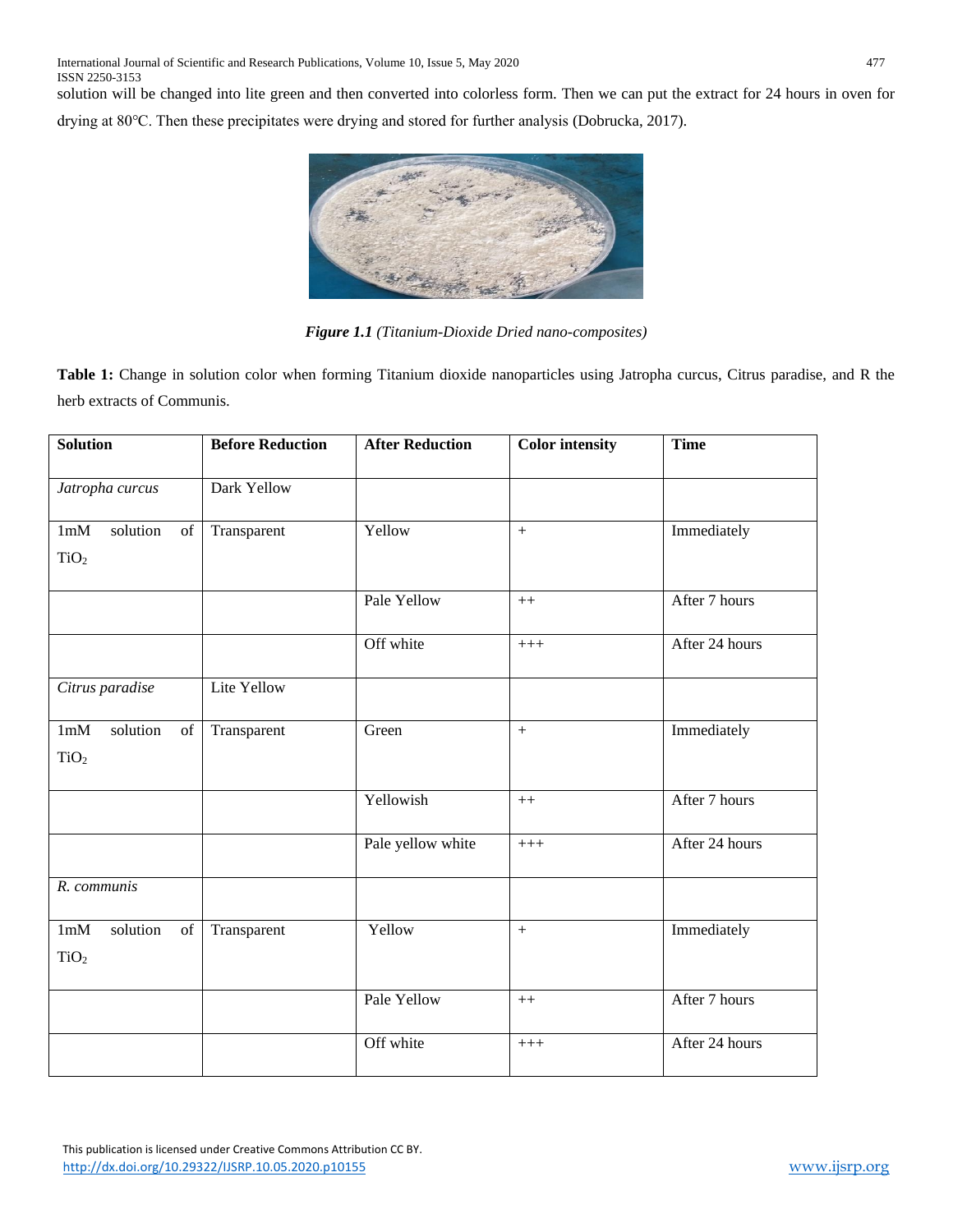International Journal of Scientific and Research Publications, Volume 10, Issue 5, May 2020 478 ISSN 2250-3153



*Figure 1.2:* Sketch Explanation

## **CHARACTERIZATION OF NANOPARTICLES**

We will estimate the optimum output of silver nanoparticles through absorption spectra. Using a UV-visible spectrophotometer (HITACHI, Model U-2800) we will detect the wavelength of SNP; deionized water serves as a blank solution. The ultimate top point of silver nanoparticle will be in an air-dried shape and atomic-force-microscopy (Model-Nanosurf easy scan 2 AFM, Switzerland) as defined in (Kasthuri *et al.*, 2009) will be able to classify it.

## **TOXICITY BIOASSAY**

Three herb extracts can be dissolved in the stock solution by using four solvents, their concentration is (15, 10 and 5 %). The concentration is to be hands-on smashed seeds, shook for better concentration delivery. This will allow air to be dried and placed into small plastic bottles. Both species, adults, will be released as defined in a controlled diet that includes jars (Rehman *et al.*, 2018).

#### **Repellency**

The mean percentage of repellence was calculated by using a preferential approach. After the filter paper was divided into two parts, one half of each paper was prepared with the extracts from the plants and acetone. After some time, the solution would evaporate, so two halves were inserted and put in a Petri bowl. 20 Tribolium castanium and Trogoderma granarium adults were reallocated to a filter paper that was screened in the middle. Repellency data were reported respectively after 24, 48 and 72 hours (Girshick *et al.*, 2015).

#### **Results and discussion**

The studies have been repeated in thrice along with the control factor under different designs Fully Randomized Design (CRD) with all the various treatments. Plant extracts have been used at three different concentration levels, i.e. 5, 10 and 15 %, mortality results should be observed after 24, 48 and 72 hours of application of medication. At the same product type/rate of plant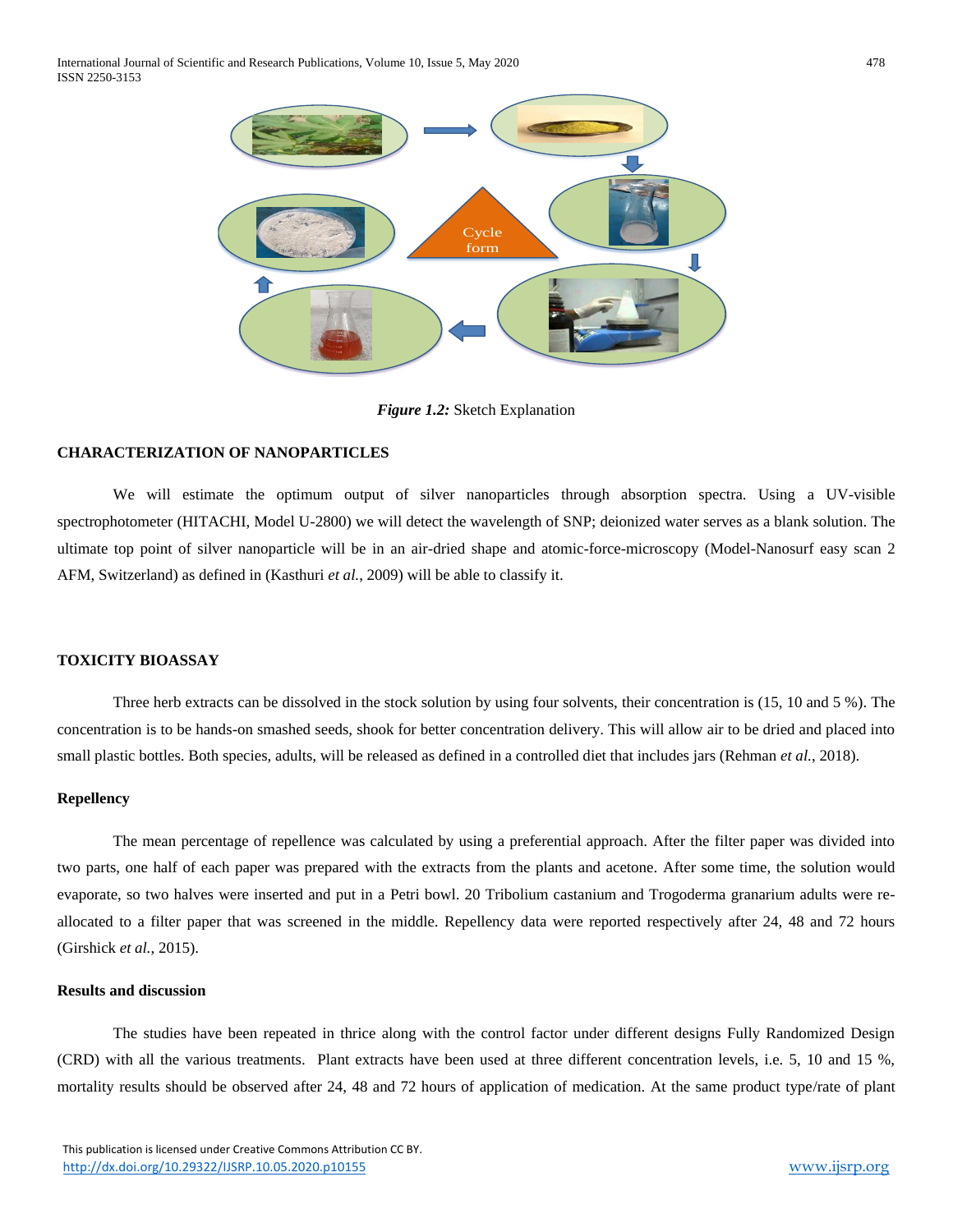International Journal of Scientific and Research Publications, Volume 10, Issue 5, May 2020 479 ISSN 2250-3153

extracts, we had independently performed the experiments on repellence and growth inhibition. The data were collected about larval inhibition, pupa; inhibition and adult inhibition at daily intervals, while the repellency data was reported at 24 hrs.

## **WITH Titanium dioxide NANO-PARTICLES against** *Tribolium castanium*

## **2. MORTALITY DATA AFTER EXPOSURE OF 24 HRS**

To measure T-mortality. Castaneum, homogeneous adults were introduced into small plastic jars on a controlled diet. Adults were required to feed on controlled diets, and mortality data were reported. Wheat grains were used as diet and three concentrations of each plant extract were used viz., 5, 10 and 15%. Mortality data were recorded for 24, 48 and 72 h of the exposure period. Insects were held at  $30\pm2^0$  C and  $60\pm5$  per cent RH in incubators for mortality assessment. They repeated each operation and control three times.

Table 2.1 Reveals the variance analysis (ANOVA) of data on mean T percent mortality. Castaneum at various Jatropha curcus, Citrus paradise, and R concentrations. Commons.

Data showed that main effects, plants (F=4.66; df=1:  $p<0.05$ ) and concentration (F=11.10 df=;2  $p<0.05$ ) were significant regarding mortality values of *T. castaneum* after an exposure period of 24 hours.

**Table 2.1** Analysis of variance (ANOVA) of the data concerning % mortality of *Tribolium castaneum* (Herbst) for Titanium dioxidebased nano-particles

| S.O.V                      | DF             | <b>SS</b> | <b>MSS</b> | F value   |
|----------------------------|----------------|-----------|------------|-----------|
|                            |                |           |            |           |
| <b>Plant</b>               | 2              | 555.807   | 277.904    | 38.4000** |
| Concentration(Conc.)       | $\overline{2}$ | 480.691   | 240.345    | 33.2103** |
| <b>Plant*Concentration</b> | $\overline{4}$ | 65.422    | 16.355     | 2.2600    |
| <b>Error</b>               | 18             | 130.267   | 7.237      |           |
| <b>Total</b>               | 26             | 1232.187  |            |           |

**Table 2.2** Comparison of the mean percentage mortality of *Tribolium castaneum* after exposure to different concentrations of plant extracts after 24 hrs

| Concentrations $(\% )$ | Mean percentage of mortality $\pm$ SE |
|------------------------|---------------------------------------|
|                        | $5.81 \pm 1.49$                       |
| 10                     | $14.18 \pm 2.30$                      |
| 15                     | $22.58 \pm 4.77$                      |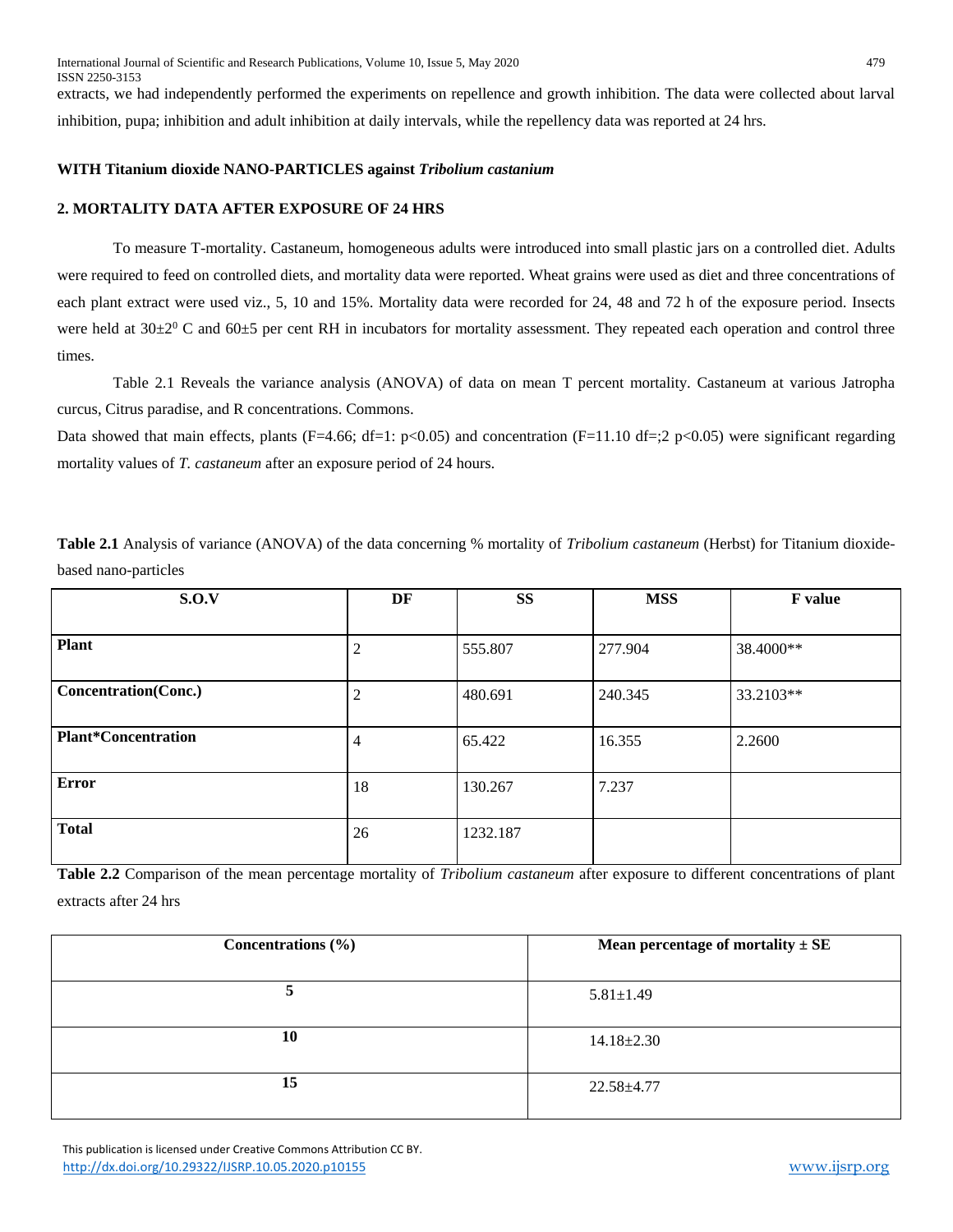Data in table 2.1 Represents the insecticidal effect of different concentrations of 3 different oil against *Tribolium castaneum*. The experimental data revealed that maximum mortality (22.58%) at 15% was recorded. The mean mortality was 14.18 per cent at 10 per cent concentration and 5.81 per cent death at 5 per cent plant extract concentration was observed. From this, it is inferred that mortality only increased with a rise in concentrations of the 3 different plant oil and shows also that concentration has a major impact on the mean percent mortality rate of T. castaneum.

**2.3** Comparison of the mean percentage mortality of *Tribolium castaneum* after exposure to different plant extracts after 24 hrs

| Concentrations $(\% )$ | Mean percentage of mortality $\pm$ SE |
|------------------------|---------------------------------------|
| <b>P1</b>              | $6.67 \pm 1.44$                       |
| <b>P2</b>              | $11.12 \pm 1.82$                      |
| P <sub>3</sub>         | $24.80 \pm 4.48$                      |

Table 2.3. For percent mean mortality values of different plant extracts at different concentration levels showed that extracts of *R. communis and Jatropha curcus* gave mortality values 24.80 and 11.12%, correspondingly*.* While the least mortality 6.67 % was given by extract of *Citrus paradise.* 

**2.4** Comparative mean percentage mortality of *Tribolium castaneum* after exposure to different concentrations of plant extracts after

| Plant extracts x Concentrations (%) | $(\%)$ Mean Mortality $\pm$ SE |
|-------------------------------------|--------------------------------|
| Citrus paradise x 5                 | $1.67 \pm 1.67$ g              |
| Citrus paradise x 10                | $8.34 \pm 1.67$ efg            |
| Citrus paradise x 15                | $10.00\pm0.00$ def             |
| Jatropha curcus x 5                 | $5.00\pm0.00$ fg               |
| Jatropha curcus x 10                | $11.67 \pm 1.67$ cd            |
| Jatropha curcus x 15                | $16.67 \pm 1.67$ bc            |
| Ricinus communis x 5                | $10.77 \pm 1.68$ de            |
| Ricinus communis x 10               | $22.56 \pm 1.68$ b             |
| Ricinus communis x 15               | $41.07 \pm 1.68$ a             |

24 hrs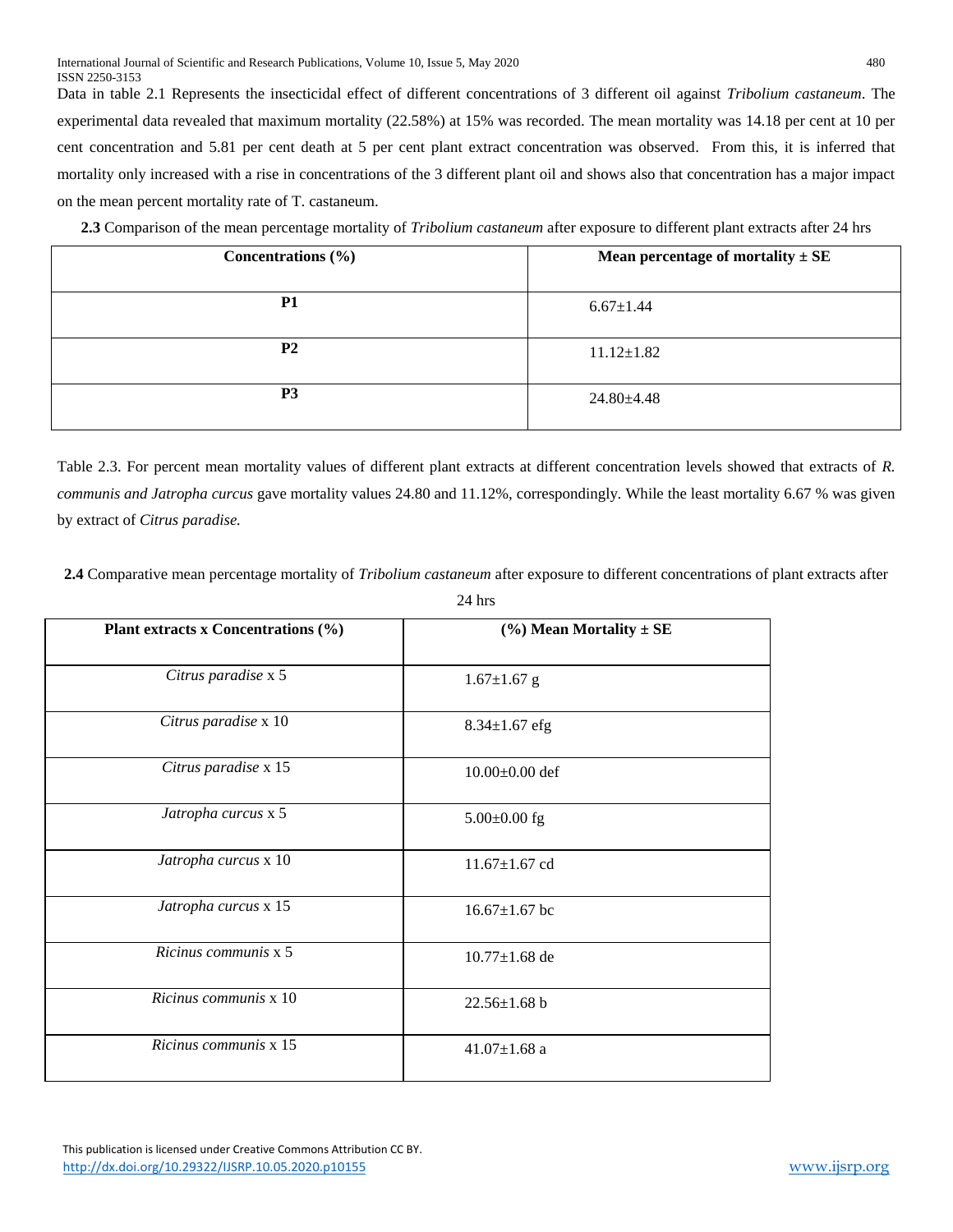Table 2.4 showed the interaction between different concentrations (5, 10 and 15%) and different exposure periods. Mean mortality of *T. castaneum* was given in percentage by the application of an extract of *Ricinus communis*, *Jatropha curcus*, *Citrus paradise* oil along with the standard error in table 2.4.

The mean comparison of percentage mortality values of *T. castaneum* at different concentrations of selected plant extract was highest at maximum concentration. Extract of *Ricinus communis* gave the highest mean mortality revealed that maximum mortality (41.07 %) at 15% was recorded. The mean mortality was 22.56% at 10% concentration and 10.78% mortality was detected at 5 percent of the plant extract concentration. Extract of *Jatropha curcus* gave the mean mortality revealed that maximum mortality (16.67%) at 15% was recorded. The mean mortality was 11.67% at 10% concentration and 5.00% mortality was observed at 5 per cent plant extract concentration. Extract of *Citrus paradise* gave the mean mortality revealed that maximum mortality (10.00%) at 15% was recorded. The mean mortality was 8.34% at 10% concentration and 1.67% mortality of the plant extracts was estimated at 5 percent. The result given showed substantial correlation between exposure time and concentration. From the results, we inferred that mortality values were rising slowly, with a rise in plant extract concentration.

## **3. MORTALITY DATA AFTER EXPOSURE OF 48 HRS**

**Table 3.1** Analysis of variance (ANOVA) of the data concerning % mortality of *Tribolium castaneum* (Herbst) for Titanium dioxidebased nano-particles

| S.O.V                       | DF             | <b>SS</b> | <b>MSS</b> | <b>F</b> value |
|-----------------------------|----------------|-----------|------------|----------------|
|                             |                |           |            |                |
| <b>Plant</b>                | 2              | 1608.555  | 804.278    | 123.0181**     |
| <b>Concentration(Conc.)</b> | 2              | 1265.198  | 632.599    | 96.7590**      |
| <b>Plant*Concentration</b>  | $\overline{4}$ | 457.108   | 114.277    | 17.4792*       |
| <b>Error</b>                | 18             | 117.682   | 6.538      |                |
| <b>Total</b>                | 26             | 3448.543  |            |                |

**Table 3.2** Comparison of the mean percentage mortality of *Tribolium castaneum* after exposure to different concentrations of plant extracts after 48 hrs

| Mean percentage mortality $\pm$ SE |
|------------------------------------|
| $5.81 \pm 1.49$                    |
| $14.18 \pm 2.30$                   |
| $22.58 + 4.77$                     |
|                                    |

Data in table 3.1. Represents the insecticidal effect of different concentrations of 3 different oil against *Tribolium castaneum*. The experimental data revealed that maximum mortality (22.58%) at 15% was recorded. The mean mortality was 14.18 % at 10%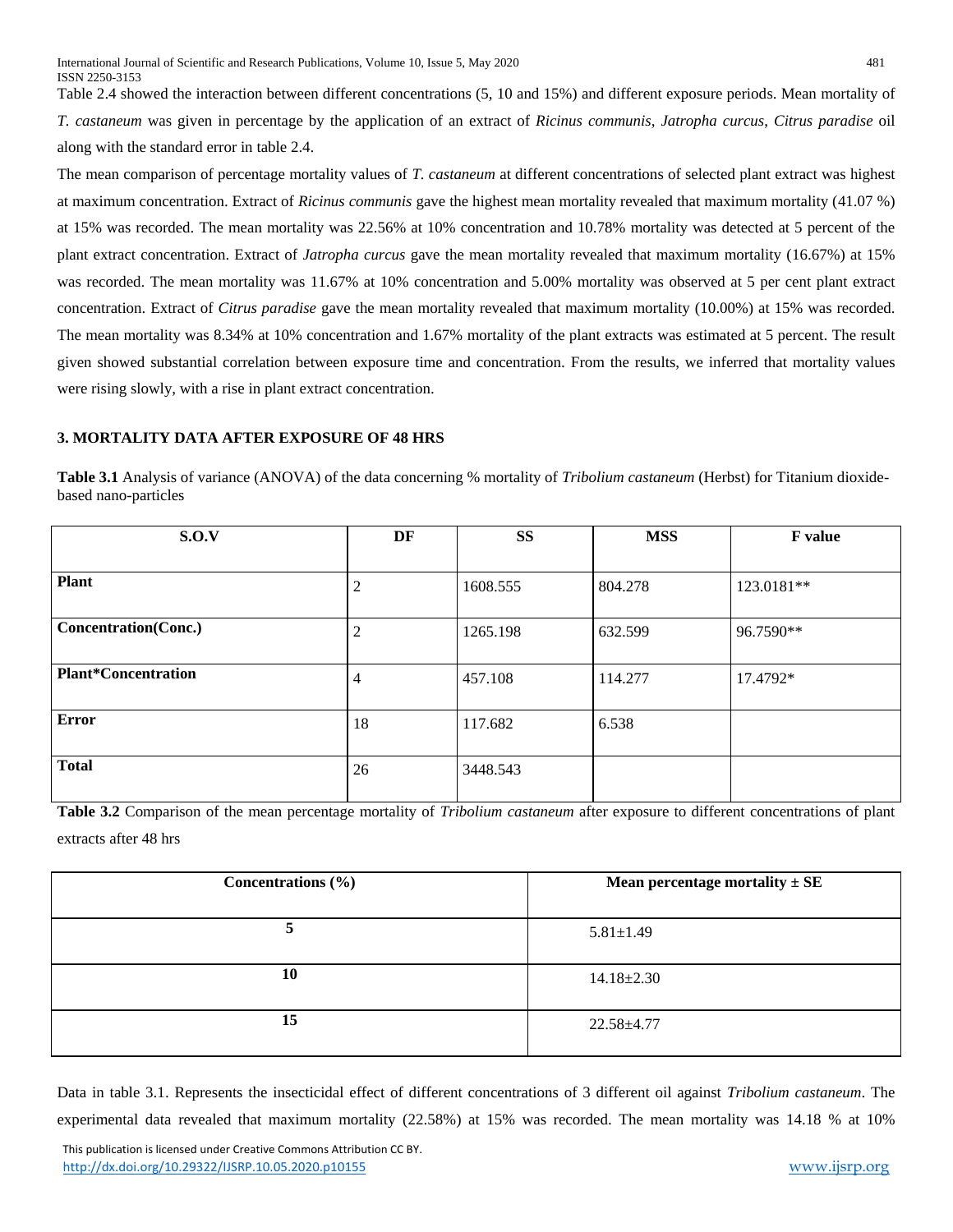concentration and 5.81% mortality was observed at 5 per cent plant extract concentration. Through this, it is inferred that mortality only increased with a rise in concentrations of the 3 separate plant oil and indicates also that concentration has a major impact on the mean percent mortality rate of T. Castaneum.

| Concentrations $(\% )$ | Mean percentage of mortality $\pm$ SE |
|------------------------|---------------------------------------|
| <b>P1</b>              | $6.67 \pm 1.44$                       |
| P <sub>2</sub>         | $11.12 \pm 1.82$                      |
| P <sub>3</sub>         | $24.80 \pm 4.48$                      |

Table 3.1 For percent mean mortality values of different plant extracts at different concentration levels showed that extracts of *R. communis and Jatropha curcus* gave mortality values 24.80 and 11.12%, correspondingly*.* While the least mortality 6.67 % was given by extract of *Citrus paradise.* 

3.4 Comparative mean percentage mortality of *Tribolium castaneum* after exposure to different concentrations of plant extracts after

| Plant extracts x Concentrations (%) | $(\%)$ Mean Mortality $\pm$ SE |
|-------------------------------------|--------------------------------|
| Citrus paradise x 5                 | $1.67 \pm 1.67$ g              |
| Citrus paradise x 10                | $8.34 \pm 1.67$ efg            |
| Citrus paradise x 15                | $10.00\pm0.00$ def             |
| Jatropha curcus x 5                 | $5.00\pm0.00$ fg               |
| Jatropha curcus x 10                | $11.67 \pm 1.67$ cd            |
| Jatropha curcus x 15                | $16.67 \pm 1.67$ bc            |
| Ricinus communis x 5                | $10.77 \pm 1.68$ de            |
| Ricinus communis x 10               | $22.56 \pm 1.68$ b             |
| Ricinus communis x 15               | $41.07 \pm 1.68$ a             |

48 hrs

Table 3.4 showed the interaction between different concentrations (5, 10 and 15%) and different exposure periods. Mean mortality of *T. castaneum* was given in percentage by the application of an extract of *Ricinus communis*, *Jatropha curcus*, *Citrus paradise* oil along with the standard error in table 3.4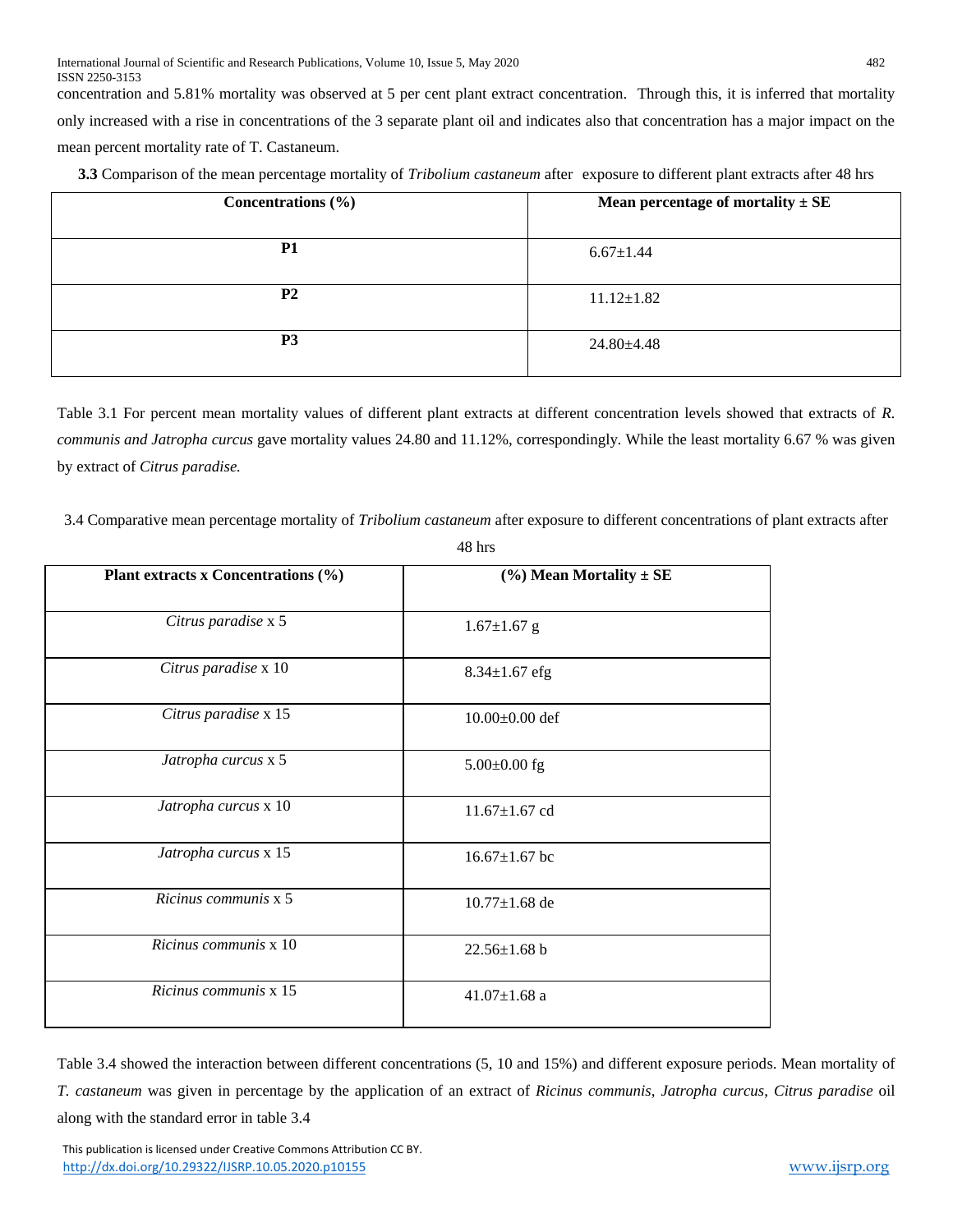The mean comparison of percentage mortality values of *T. castaneum* at different concentrations of selected plant extract was highest at maximum concentration. Extract of *Ricinus communis* gave the highest mean mortality revealed that maximum mortality (41.07 %) at 15% was recorded. The mean mortality was 22.56% at 10% concentration and 10.78% mortality concentration of plant extracts was observed at 5 per cent. Extract of *Jatropha curcus* gave the mean mortality revealed that maximum mortality (16.67%) at 15% was recorded. The mean mortality was 11.67% at 10% concentration and 5.00% mortality the plant extract concentration was measured at 5 per cent. Extract of *Citrus paradise* gave the mean mortality revealed that maximum mortality (10.00%) at 15% was recorded. The mean mortality was 8.34% at 10% concentration and 1.67% mortality the concentration of plant extracts was measured at 5 per cent. The result given showed substantial correlation between exposure time and concentration. From the results, we concluded that mortality values were rising slowly, with a rise in plant extract concentration.

## **4. MORTALITY DATA AFTER EXPOSURE OF 72 HRS**

**Table 4.1** Analysis of variance (ANOVA) of the data concerning % mortality of *Tribolium castaneum* (Herbst) for Titanium dioxidebased nanoparticles

| S.O.V                      | DF     | <b>SS</b> | <b>MSS</b> | F value   |
|----------------------------|--------|-----------|------------|-----------|
|                            |        |           |            |           |
| <b>Plant</b>               | ◠<br>∠ | 967.452   | 483.726    | 94.106**  |
|                            |        |           |            |           |
| Concentration              | C<br>∠ | 1575.647  | 787.823    | 153.266** |
| <b>Plant*Concentration</b> | 4      | 275.269   | 68.817     | 13.388*   |
| <b>Error</b>               | 18     | 92.525    | 5.140      |           |
| <b>Total</b>               | 26     |           |            |           |

**Table 4.2.** Comparison of the mean percentage mortality of *Tribolium castaneum* after exposure to different concentrations of plant extracts after 72 hrs

| Concentrations $(\% )$ | Mean percentage of mortality $\pm$ SE |
|------------------------|---------------------------------------|
|                        | $9.04 \pm 0.87c$                      |
| 10                     | $19.65 \pm 2.41b$                     |
| 15                     | $27.69 \pm 3.45a$                     |

Data in table 4.1. Represents the insecticidal effect of different concentrations of 3 different oil against *Tribolium castaneum*. The experimental data revealed that maximum mortality (27.69%) at 15% was recorded. The mean mortality was 9.04 % at 5% concentration and 19.65% mortality was found at a plant extract concentration of 10 per cent. From this, it is concluded that Mortality increased even with a rise in concentrations of the three different plant oil and also indicates that concentration has a major impact on the mean percent mortality rate of T. castaneum.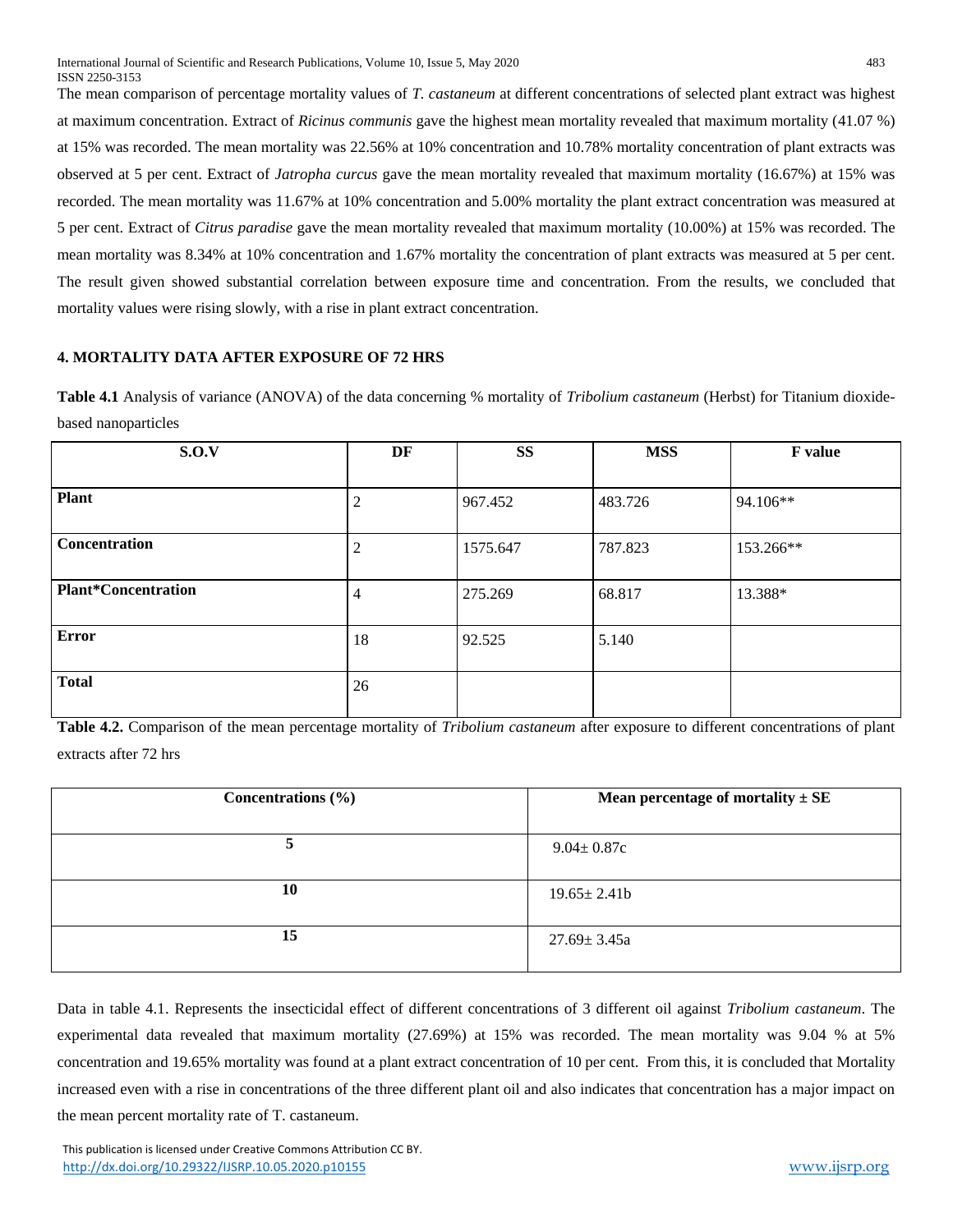**4.3** Comparison of the mean percentage mortality of *Tribolium castaneum* after exposure to different plant extracts after 72 hrs

| Concentrations $(\% )$ | Mean percentage of mortality $\pm$ SE |
|------------------------|---------------------------------------|
| <b>P1</b>              | $11.89 \pm 1.70c$                     |
| P <sub>2</sub>         | $18.00 \pm 2.29$ b                    |
| P <sub>3</sub>         | $26.49 \pm 4.34a$                     |

Table 4.3. For percent mean mortality values of different plant extracts at different concentration levels showed that extracts of *R. communis and Jatropha curcus* gave mortality values 26.49 and 18.00%, corresponding. While the least mortality 11.89% was given by extract of *Citrus paradise.* 

Comparative mean percentage mortality of *Tribolium castaneum* after exposure to different concentrations of plant extracts after

| Plant extracts x Concentrations (%) | $(\%)$ Mean Mortality $\pm$ SE |
|-------------------------------------|--------------------------------|
| Citrus paradise x 5                 | $6.334 \pm 1.34g$              |
| Citrus paradise x 10                | $12.00 \pm 1.15$ efg           |
| Citrus paradise x 15                | $17.34 \pm 1.20$ def           |
| Jatropha curcus x 5                 | $9.67 \pm 0.34$ fg             |
| Jatropha curcus x 10                | 19.00±0.57cd                   |
| Jatropha curcus x 15                | $25.34 \pm 0.67$ bc            |
| Ricinus communis x 5                | $11.12 \pm 1.16$ de            |
| Ricinus communis x 10               | $27.94 \pm 2.04$               |
| Ricinus communis x 15               | $40.40 + 2.10a$                |

72hrs

Table 4.2. Showed the interaction between different concentrations (5, 10 and 15%) and different exposure periods. Mean mortality of *T. castaneum* was given in percentage by the application of an extract of *Ricinus communis*, *Jatropha curcus*, *Citrus paradise* oil along with the standard error in table 4.2.

The mean comparison of percentage mortality values of *T. castaneum* at different concentrations of selected plant extract was highest at maximum concentration. Extract of *Ricinus communis* gave the highest mean mortality revealed that maximum mortality (40.40%) at 15% was recorded. The mean mortality was 27.94% at 10% concentration and 11.12% mortality was observed at 5 per cent plant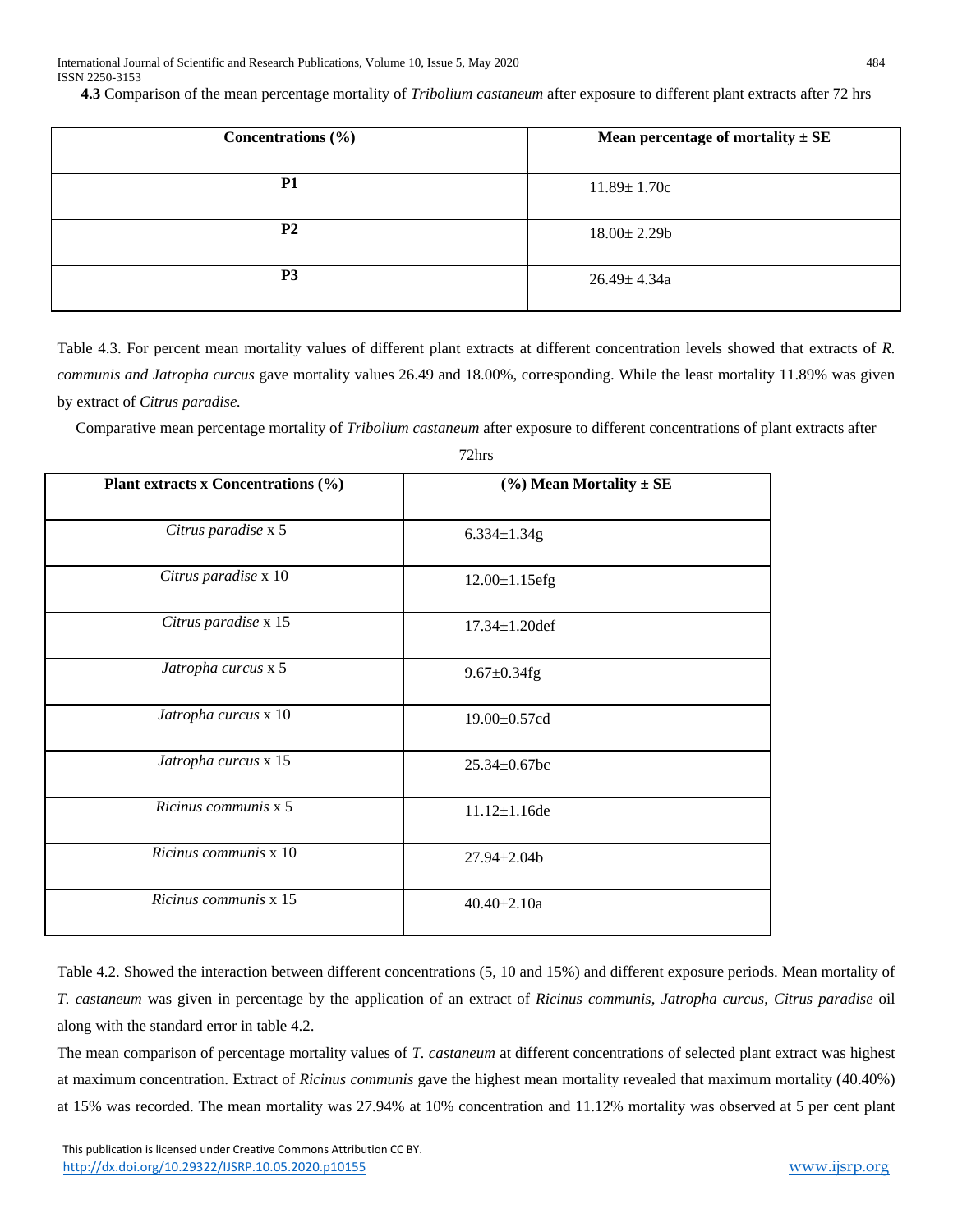extract concentration. Extract of *Jatropha curcus* gave the mean mortality revealed that maximum mortality (25.34%) at 15% was recorded. The mean mortality was 19.00% at 10% concentration and 9.67% mortality of the plant extracts was observed at 5 percent. Extract of *Citrus paradise* gave the mean mortality revealed that maximum mortality (17.34%) at 15% was recorded. The mean mortality was 12.00% at 10% concentration and 6.34% mortality was observed at 5 percent of the plant extract concentration. The result given showed substantial interaction between exposure time and concentration. From the analysis, we observed that mortality values were rising slowly, with a rise in plant extract concentration.

## **WITH Titanium dioxide NANO-PARTICLES against** *Trogoderma granarium*

## **5. MORTALITY DATA AFTER EXPOSURE OF 24 HRS**

To evaluate the mortality of *T. granarium*, homogenous adults were released on the treated diet in small plastic jars. We found from the study that mortality values were increasing gradually, with a rise in concentration of plant extracts. Wheat grains were used as diet and three concentrations of each plant extract were used viz., 5, 10 and 15%. Mortality data were recorded for 24, 48 and 72 h of the exposure period. Insects were held at  $30\pm2$  oC and  $60\pm5$  per cent RH in incubators for mortality assessment. They repeated each treatment and control three times.

Table 5.1 reveals the analysis of variance (ANOVA) of data regarding the mean percentage mortality of *T. granarium* at different concentrations of *Jatropha curcus, Citrus paradise, and R. communis.* Data showed that main effects, plants (F=4.66; df=1: p<0.05) and concentration (F=11.10 df=;2 p<0.05) were significant regarding mortality values of *T. castaneum* after an exposure period of 24 hours.

**Table 5.1.** Analysis of variance (ANOVA) of the data concerning % mortality of *T. granarium* (Herbst) for Titanium dioxide-based nanoparticles

| S.O.V                      | DF     | <b>SS</b> | <b>MSS</b> | F value     |
|----------------------------|--------|-----------|------------|-------------|
|                            |        |           |            |             |
| <b>Plant</b>               | っ<br>∠ | 871.817   | 435.909    | $114.508**$ |
|                            |        |           |            |             |
| Concentration              | ◠<br>∠ | 970.047   | 485.023    | 127.409 **  |
|                            |        |           |            |             |
| <b>Plant*Concentration</b> | 4      | 180.138   | 45.035     | $11.830*$   |
| <b>Error</b>               | 18     | 68.523    | 3.807      |             |
| <b>Total</b>               | 26     | 2090.525  |            |             |

**Table 5.2** Comparison of the mean percentage mortality of *Trogoderma granarium* after exposure to different concentrations of plant extracts after 24 hrs

| Concentrations $(\% )$ | Mean percentage of mortality $\pm$ SE |
|------------------------|---------------------------------------|
|                        | $6.36 \pm 1.01$                       |
| 10                     | $16.41 \pm 2.36$                      |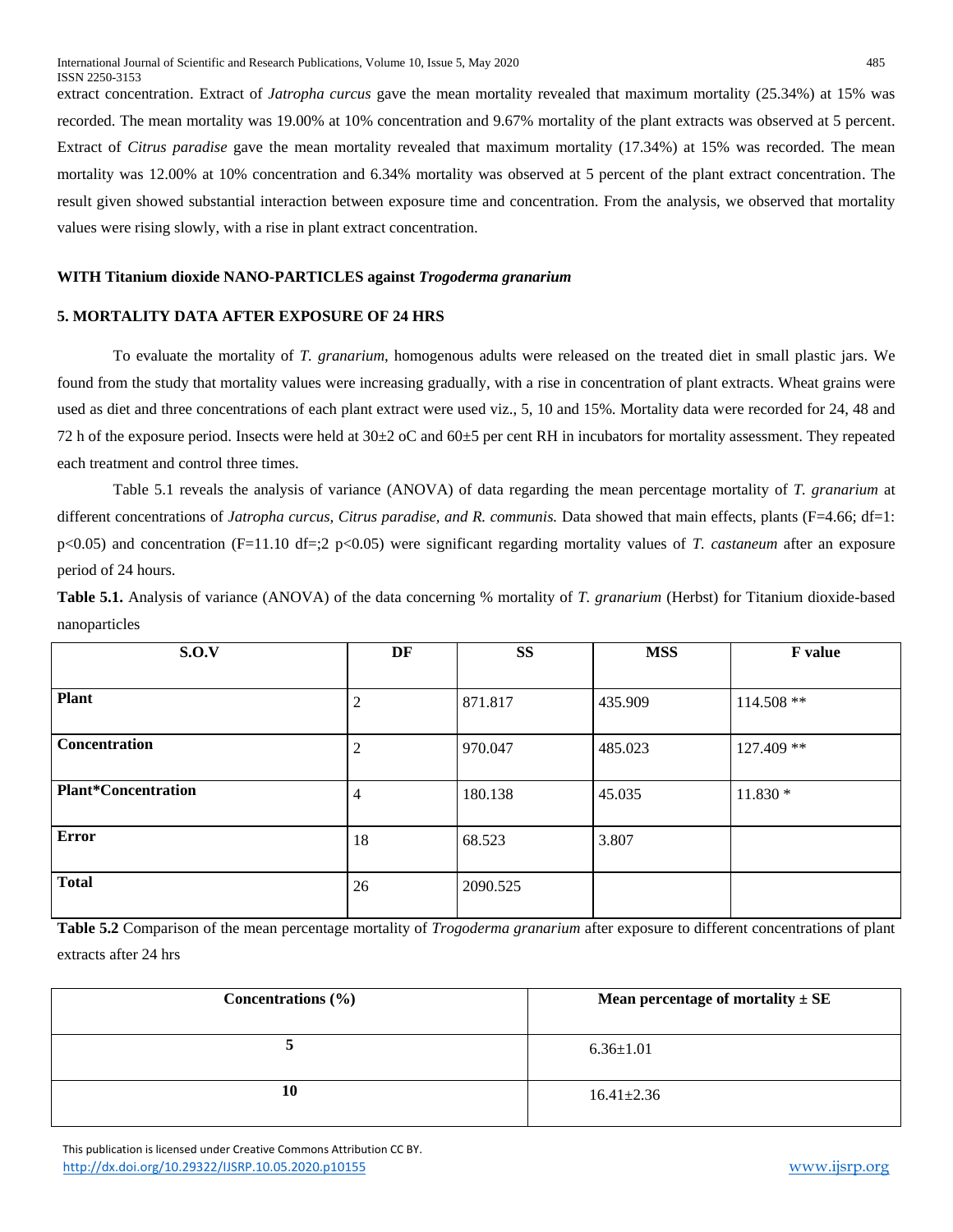| ISSN 2250-3153         |                                       |
|------------------------|---------------------------------------|
| Concentrations $(\% )$ | Mean percentage of mortality $\pm$ SE |
|                        |                                       |
|                        | $20.66 \pm 3.00$                      |
|                        |                                       |

Data in table 5.1. Represents the insecticidal effect of different concentrations of 3 different oil against *Trogoderma granarium*. The experimental data revealed that maximum mortality (20.66%) at 15% was recorded. The mean mortality was 6.36% at 5% concentration and 16.41% mortality was observed at a concentration of 10 per cent of plant extracts. From this, it is inferred that mortality only increased with a rise in concentrations of the 3 different plant oil and shows also that concentration has a major impact on the mean percent mortality rate of T. granarium.

**5.3** Comparison of the mean percentage mortality of *Trogoderma granarium* after exposure to different plant extracts after 24 hrs

| Concentrations $(\% )$ | Mean percentage of mortality $\pm$ SE |
|------------------------|---------------------------------------|
| P1                     | $7.23 \pm 1.12$                       |
| <b>P2</b>              | $15.12 \pm 2.20$                      |
| P <sub>3</sub>         | $21.09 \pm 3.29$                      |

Table 5.2. For percent mean mortality values of different plant extracts at different concentration levels showed that extracts of *R. communis and Jatropha curcus* gave mortality values 21.09 and 15.12%, corresponding*.* While the least mortality 7.23% was given by extract of *Citrus paradise.* 

**5.4** Comparative mean percentage mortality of *Trogoderma granarium* after exposure to different concentrations of plant extracts after 24 hrs

| Plant extracts x Concentrations (%) | $(\%)$ Mean Mortality $\pm$ SE |
|-------------------------------------|--------------------------------|
| Citrus paradise x 5                 | $3.34 \pm 1.67$ g              |
| Citrus paradise x 10                | $8.34 \pm 0.34$ efg            |
| Citrus paradise x 15                | $10.00 \pm 0.00$ def           |
| Jatropha curcus x 5                 | $7.00 \pm 1.00$ fg             |
| Jatropha curcus x 10                | $17.00 \pm 1.52$ cd            |
| Jatropha curcus x 15                | $21.34 \pm 0.89$ bc            |
| $Ricinus communis \times 5$         | $8.75 \pm 0.89$ de             |
| Ricinus communis x 10               | $23.90 \pm 1.78$               |

 This publication is licensed under Creative Commons Attribution CC BY. <http://dx.doi.org/10.29322/IJSRP.10.05.2020.p10155> [www.ijsrp.org](http://ijsrp.org/)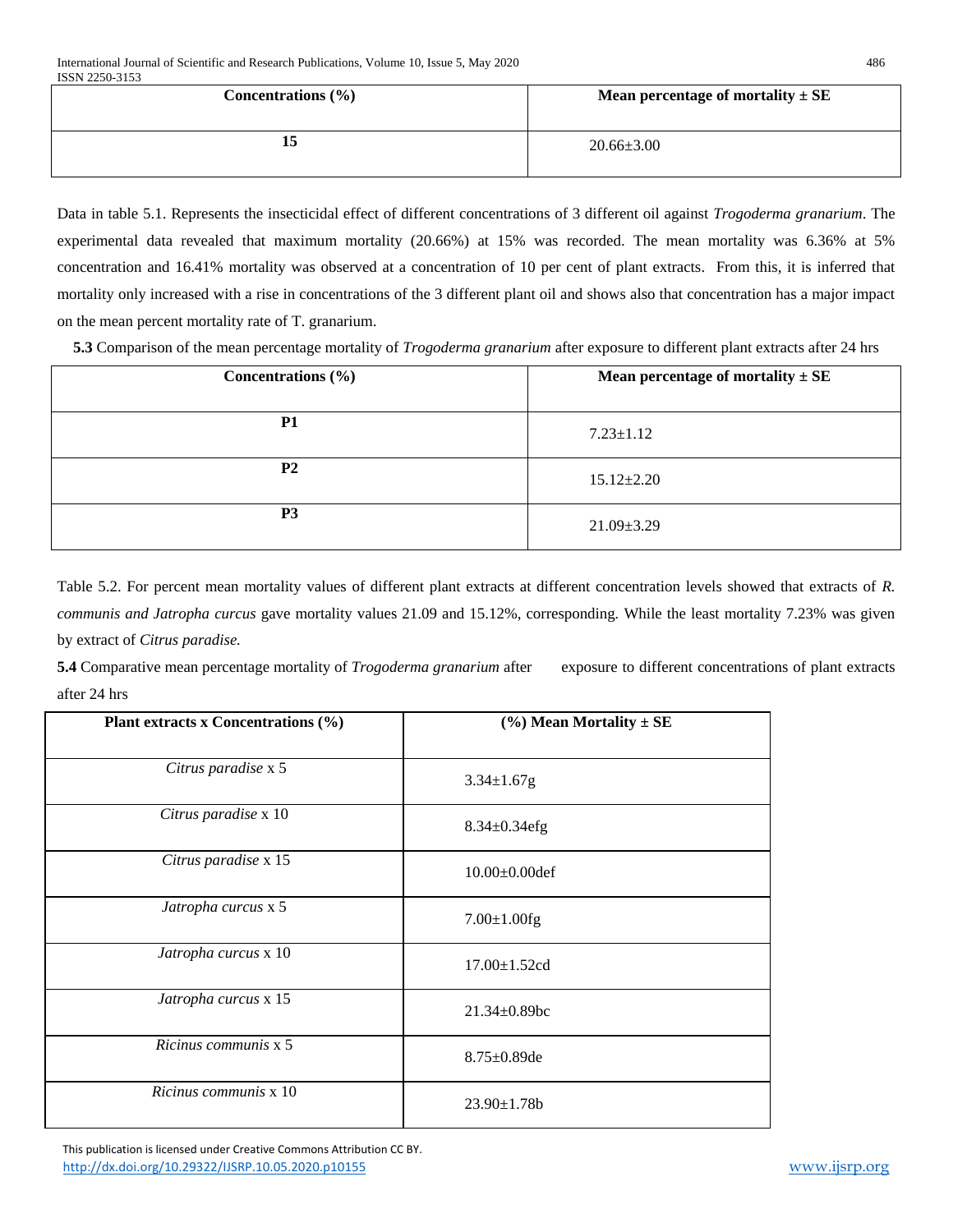| Plant extracts x Concentrations $(\% )$ | $(\%)$ Mean Mortality $\pm$ SE |
|-----------------------------------------|--------------------------------|
| <i>Ricinus communis</i> x 15            | $30.63 \pm 0.67a$              |

Table 5.5 showed the interaction between different concentrations (5, 10 and 15%) and different exposure periods. Mean mortality of *T. granarium* was given in percentage by the application of an extract of *Ricinus communis*, *Jatropha curcus*, *Citrus paradise* oil along with the standard error in table 5.5.

The mean comparison of percentage mortality values of *T. granarium* at different concentrations of selected plant extract was highest at maximum concentration. Extract of *Ricinus communis* gave the highest mean mortality revealed that maximum mortality (30.63%) at 15% was recorded. The mean mortality was 23.90% at 10% concentration and 8.75% mortality was observed at 5 per cent plant extract concentration. Extract of *Jatropha curcus* gave the mean mortality revealed that maximum mortality (21.34%) at 15% was recorded. The mean mortality was 17.00% at 10% concentration and 7.00% mortality concentration of plant extracts was observed at 5 per cent. Extract of *Citrus paradise* gave the mean mortality revealed that maximum mortality (10.00%) at 15% was recorded. The mean mortality was 8.34% at 10% concentration and 3.34% mortality was observed at 5% concentration of the plant extracts. The given outcome showed that the interaction of exposure time and concentration was significant. From the findings, we observed that mortality values were rising slowly, with a rise in plant extract concentration.

# **6. MORTALITY DATA AFTER EXPOSURE OF 48 HRS**

**Table 6.1** Analysis of variance (ANOVA) of the data concerning % mortality of *T. granarium* (Herbst) for Titanium dioxide-based nanoparticles

| S.O.V                      | DF             | <b>SS</b> | <b>MSS</b> | F value  |
|----------------------------|----------------|-----------|------------|----------|
| <b>Plant</b>               | $\overline{c}$ | 580.743   | 290.371    | 80.454** |
| Concentration              | $\overline{2}$ | 717.708   | 358.854    | 99.429** |
| <b>Plant*Concentration</b> | 4              | 159.210   | 39.802     | 11.028*  |
| <b>Error</b>               | 18             | 64.964    | 3.609      |          |
| <b>Total</b>               | 26             | 1522.625  |            |          |

**Table 6.2** Comparison of the mean percentage mortality of *Trogoderma granarium* after exposure to different concentrations of plant extracts after 48 hrs

| Concentrations $(\% )$ | Mean percentage of mortality $\pm$ SE |
|------------------------|---------------------------------------|
| ⊃                      | $5.14 \pm 0.72$                       |
| 10                     | $13.40 \pm 1.92$                      |
| 15                     | $17.53 \pm 2.65$                      |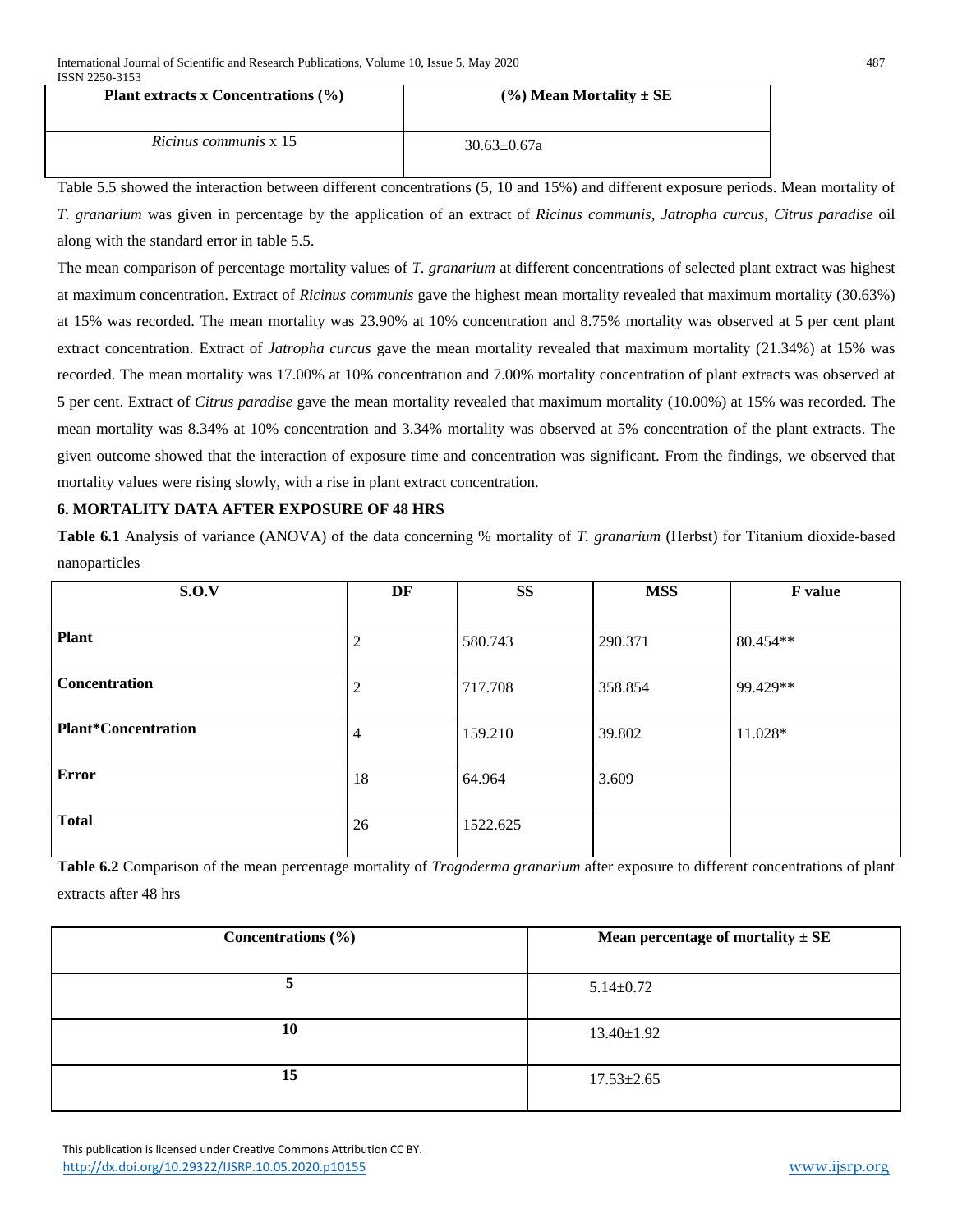Data in table 6.1. Represents the insecticidal effect of different concentrations of 3 different oil against *Trogoderma granarium*. The experimental data revealed that maximum mortality (17.53%) at 15% was recorded. The mean mortality was 5.14% at 5% concentration and 13.40% mortality was observed at 10% concentration of the plant extracts. From this, it is inferred that mortality only increased with a rise in concentrations of a 3 different plant oil and shows also that concentration has a major impact on the mean percent mortality rate of T. granarium.

**6.2** Comparison of the mean percentage mortality of *Trogoderma granarium* after exposure to different plant extracts after 48 hrs

| Concentrations $(\% )$ | Mean percentage of mortality $\pm$ SE |
|------------------------|---------------------------------------|
| <b>P1</b>              | $7.23 \pm 1.21$                       |
| <b>P2</b>              | $10.56 \pm 1.55$                      |
| P <sub>3</sub>         | $18.29 \pm 3.04$                      |

Table 6.3 For percent mean mortality values of different plant extracts at different concentration levels showed that extracts of *R. communis and Jatropha curcus* gave mortality values 18.29 and 10.56%, correspondingly*.* While the least mortality 7.23% was given by extract of *Citrus paradise.* 

**6.4** Comparative mean percentage mortality of *Trogoderma granarium* after exposure to different concentrations of plant extracts after 48 hrs

| Plant extracts x Concentrations (%) | $(\%)$ Mean Mortality $\pm$ SE |
|-------------------------------------|--------------------------------|
| Citrus paradise x 5                 | $3.34 \pm 1.67$ g              |
| Citrus paradise x 10                | $8.34 \pm 1.67$ efg            |
| Citrus paradise x 15                | $10.00 \pm 0.00$ def           |
| Jatropha curcus x 5                 | $5.00 \pm 0.00$ fg             |
| Jatropha curcus x 10                | $11.67 \pm 1.67$ cd            |
| Jatropha curcus x 15                | $15.00 \pm 0.00$ bc            |
| Ricinus communis x 5                | $7.07 \pm 0.00$ de             |
| Ricinus communis x 10               | $20.20 \pm 1.014b$             |
| Ricinus communis x 15               | $27.60 \pm 1.22a$              |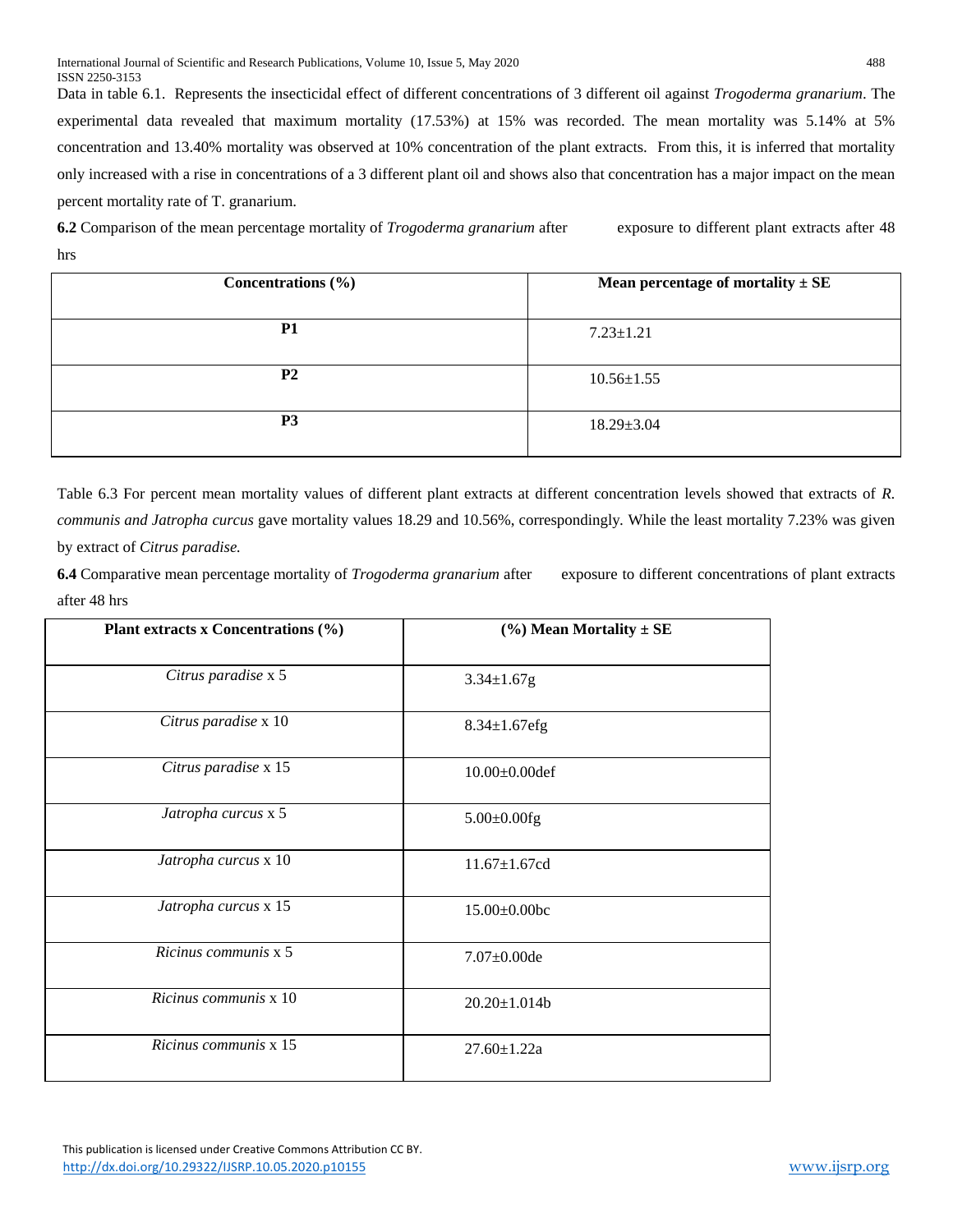Table 6.4 showed the interaction between different concentrations (5, 10 and 15%) and different exposure periods. Mean mortality of *T. granarium* was given in percentage by the application of an extract of *Ricinus communis*, *Jatropha curcus*, *Citrus paradise* oil along with the standard error in table 6.4.

The mean comparison of percentage mortality values of *T. granarium* at different concentrations of selected plant extract was highest at maximum concentration. Extract of *Ricinus communis* gave the highest mean mortality revealed that maximum mortality (27.60%) at 15% was recorded. The mean mortality was 20.20% at 10% concentration and 7.07% mortality concentration of plant extracts was observed at 5 per cent. Extract of *Jatropha curcus* gave the mean mortality revealed that maximum mortality (15.00%) at 15% was recorded. The mean mortality was 11.67% at 10% concentration and 5.00% mortality was observed at 5% concentration of the plant extracts. Extract of *Citrus paradise* gave the mean mortality revealed that maximum mortality (10.00%) at 15% was recorded. The mean mortality was 8.34% at 10% concentration and 3.34% mortality was observed at 5 per cent plant extract concentration. The result given showed substantial association between exposure time and concentration. From the findings, we estimated that mortality values were rising slowly, with a rise in plant extract concentration.

## **7. MORTALITY DATA AFTER EXPOSURE OF 72 HRS**

**Table 7.1** Analysis of variance (ANOVA) of the data concerning % mortality of *T. granarium* (Herbst) for Titanium dioxide-based nanoparticles

| S.O.V                      | DF     | <b>SS</b> | <b>MSS</b> | <b>F</b> value |
|----------------------------|--------|-----------|------------|----------------|
| <b>Plant</b>               | ↑<br>∠ | 619.787   | 309.894    | 55.938**       |
| Concentration              | ◠<br>∠ | 1246.537  | 623.268    | 112.504**      |
| <b>Plant*Concentration</b> | 4      | 186.387   | 46.597     | $8.411*$       |
| <b>Error</b>               | 18     | 99.719    | 5.540      |                |
| <b>Total</b>               | 26     |           |            |                |

**Table 7.2** Comparison of the mean percentage mortality of *Trogoderma granarium* after exposure to different concentrations of plant extracts after 72 hrs

| Concentrations $(\% )$ | <b>Mean percentage of mortality <math>\pm</math> SE</b> |
|------------------------|---------------------------------------------------------|
| 5                      | $7.69 \pm 0.73$                                         |
| 10                     | $15.63 \pm 1.69$                                        |
| 15                     | $24.34 \pm 3.02$                                        |

Data in table 7.1. Represents the insecticidal effect of different concentrations of 3 different oil against *Trogoderma granarium*. The experimental data revealed that maximum mortality (24.34%) at 15% was recorded. The mean mortality was 7.69% at 5% concentration and 15.63% mortality was observed at a concentration of 10 per cent of plant extracts. From this, it is inferred that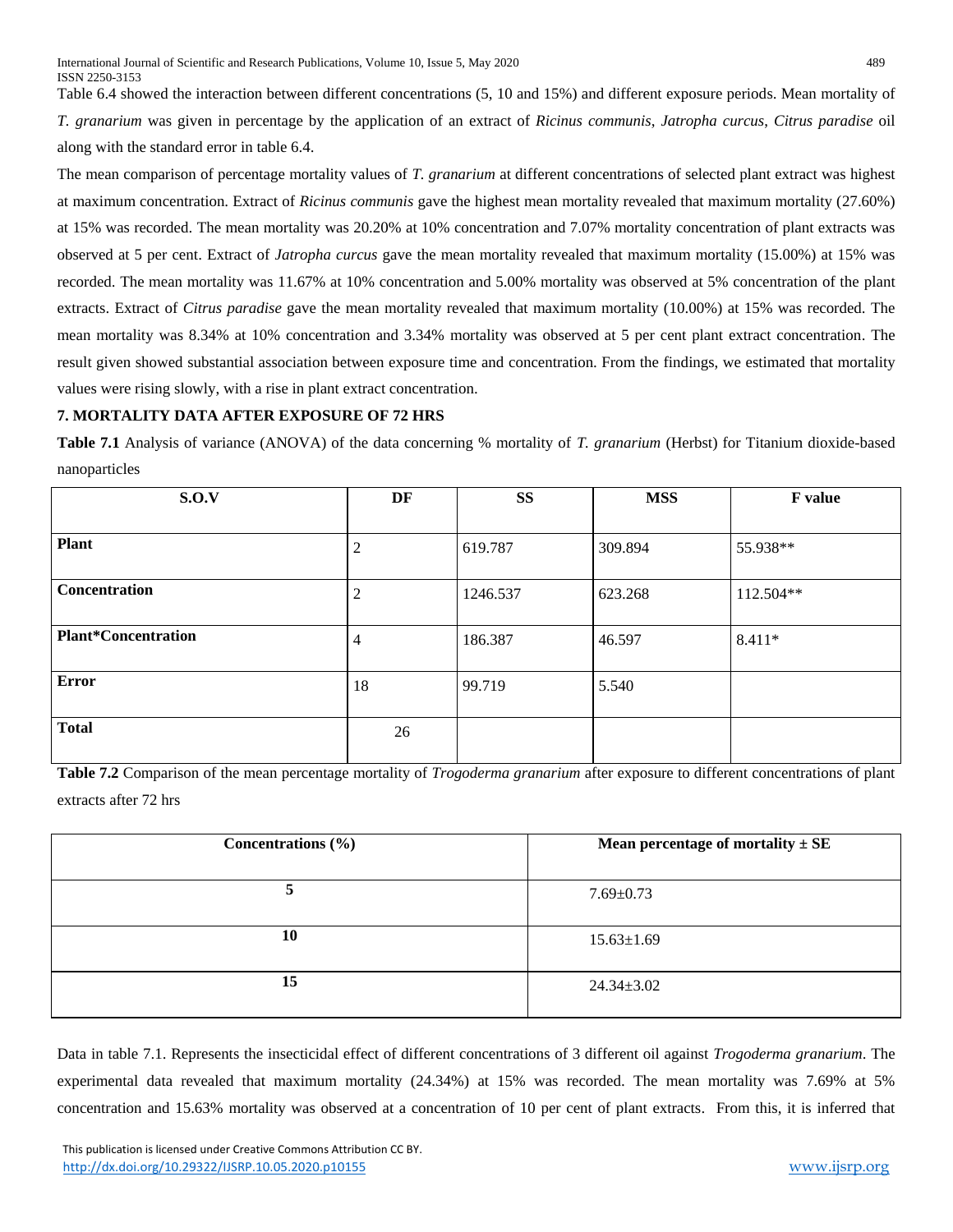mortality only increased with a rise in concentrations of the 3 different plant oil and shows also that concentration has a major impact on the mean percent mortality rate of T. granarium.

**7.3** Comparison of the mean percentage mortality of *Trogoderma granarium* after exposure to different plant extracts after 72 hrs

| Concentrations $(\% )$ | Mean percentage of mortality $\pm$ SE |
|------------------------|---------------------------------------|
| <b>P1</b>              | $9.67 \pm 1.32$                       |
| <b>P2</b>              | $16.67 \pm 2.41$                      |
| P <sub>3</sub>         | $21.34 \pm 3.72$                      |

Table 7.4 for percent mean mortality values of different plant extracts at different concentration levels showed that extracts of *R. communis and Jatropha curcus* gave mortality values 21.34 and 16.67%, correspondingly *.* While the least mortality 9.67% was given by extract of *Citrus paradise.* 

**7.5** Comparative mean percentage mortality of *Trogoderma granarium* after exposure to different concentrations of plant extracts after 72 hrs

| Plant extracts x Concentrations (%) | $(\%)$ Mean Mortality $\pm$ SE |
|-------------------------------------|--------------------------------|
| Citrus paradise x 5                 | $5.00 \pm 0.00$ g              |
| Citrus paradise x 10                | $10.00 \pm 0.00$ efg           |
| Citrus paradise x 15                | $14.00 \pm 0.57$ def           |
| Jatropha curcus x 5                 | $9.00 \pm 0.00$ fg             |
| Jatropha curcus x 10                | 15.67±0.34cd                   |
| Jatropha curcus x 15                | $25.34 \pm 1.34$ bc            |
| Ricinus communis x 5                | $9.091 \pm 1.01$ de            |
| Ricinus communis x 10               | $21.22 \pm 1.74b$              |
| Ricinus communis x 15               | $33.68 \pm 3.21a$              |

Table 7.6. Showed the interaction between different concentrations (5, 10 and 15%) and different exposure periods. Mean mortality of *T. granarium* was given in percentage by the application of an extract of *Ricinus communis*, *Jatropha curcus*, *Citrus paradise* oil along with the standard error in table 7.6.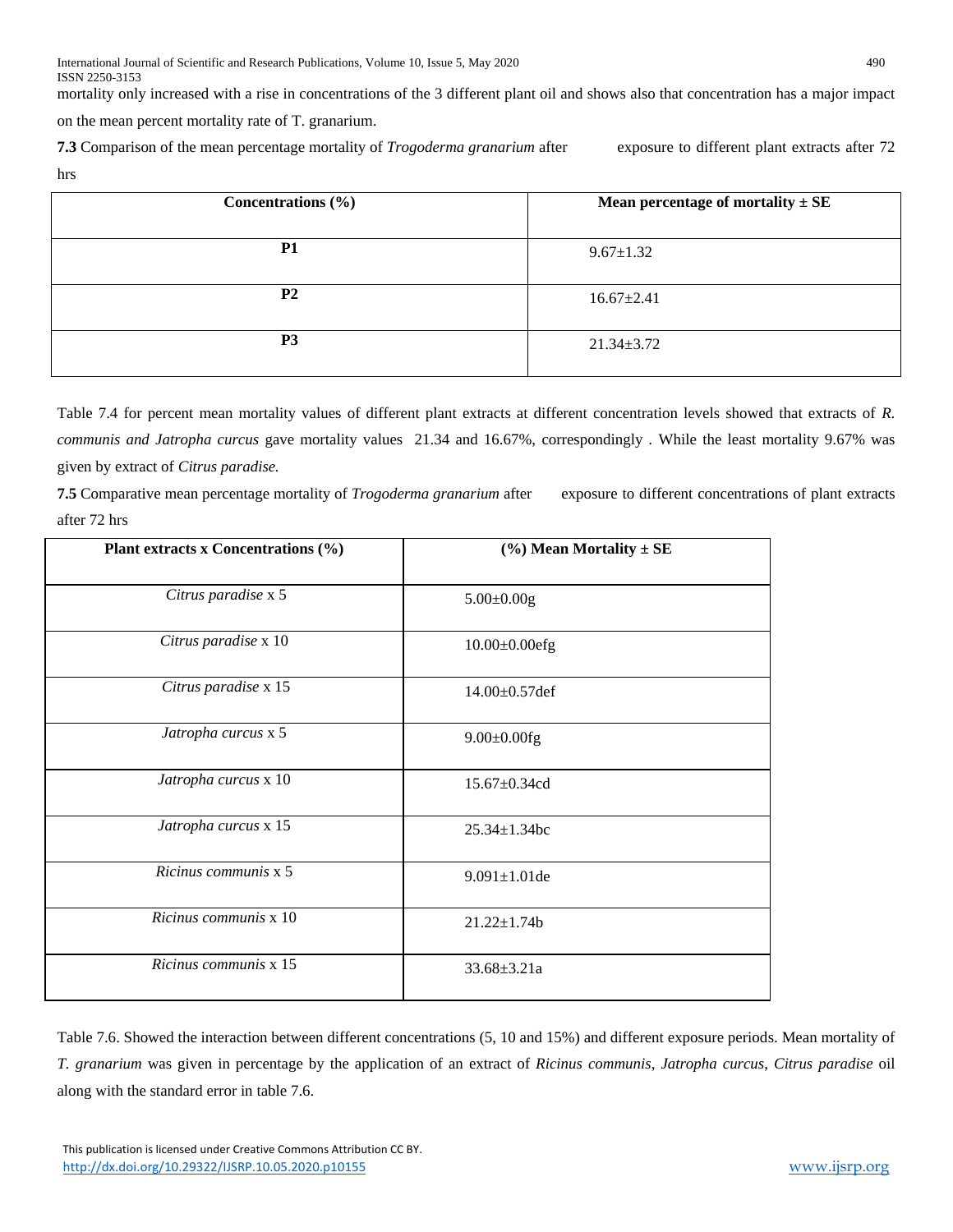The mean comparison of percentage mortality values of *T. granarium* at different concentrations of selected plant extract was highest at maximum concentration. Extract of *Ricinus communis* gave the highest mean mortality revealed that maximum mortality (33.68%) at 15% was recorded. The mean mortality was 21.22% at 10% concentration and 9.091% mortality was observed at 5 per cent plant extract concentration. Extract of *Jatropha curcus* gave the mean mortality revealed that maximum mortality (25.34%) at 15% was recorded. The mean mortality was 15.67% at 10% concentration and 9.00% mortality was observed at 5% concentration of the plant extracts. Extract of *Citrus paradise* gave the mean mortality revealed that maximum mortality (14.00%) at 15% was recorded. The mean mortality was 10.00% at 10% concentration and 5.00% mortality of the plant extracts was observed at 5 percent. The given outcome showed that the interaction of exposure time and concentration was significant. From the findings, we estimated that mortality values were rising slowly, with a rise in plant extract concentration.

#### **Titanium Nano-composites**

#### **8: UV-VIS spectra analysis**

The UV-Vis spectra were analysed to validate the presence of nanoparticles in the resulting solutions. UV-Vis absorption spectroscopy is an important technique for controlling the composition and consistency of aqueous solution in metal NPs. Metal NP's absorption range is susceptible to several variables like particle size, shape, and nano-particle interaction (agglomeration) with the media. Maximum absorption (ÿmax) depends on nanoparticles, thickness, and form. The UV-VIS absorption spectrum for TiO2 nanoparticles between 200 and 400 nm is shown in Figure 4.3 TiO2 absorption occurs at 280 nm, and its absorbance in UV – Vis spectroscopy will be 0.004. (Aryal et cetera, 2006).



**Figure 8.1:** UV-Vis absorption spectra of titanium nanoparticle synthesized

## **9: Fourier transforms infrared spectroscopy (FTIR)**

FTIR spectroscopy was used to classify various groups on Ricinus communis powder and to estimate their role in the formulation of nanoparticles. Figure 6 reveals the bands are at 3320 cm-1, 1590 cm-1, 1385 cm-1, 1024 cm-1. And 431-1 cm. The TiO2 nanoparticles FTIR spectrum showed characteristic 1024 cm-1 bands which indicate the presence of C-O stretching alcohols,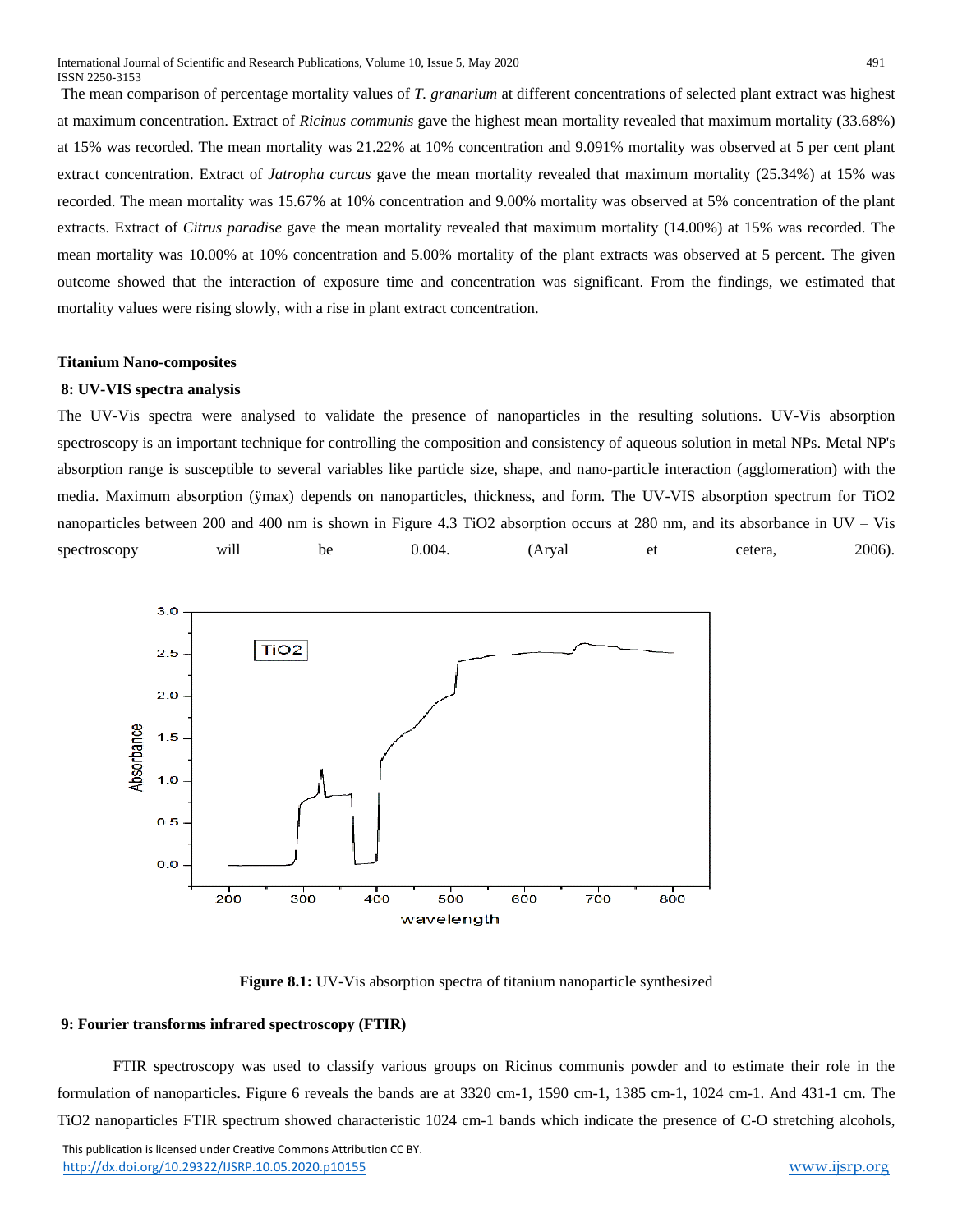carboxylic acids, esters, and ethers. The peak at 1385 cm-1 indicates C-H rock alkenes while the peak at 1590 cm-1 indicates the presence of saturated hydrocarbon signature  $C = C$ . The 3320 cm-1 band correlates to O-H, as do the alcohols and phenols bonded with H-. Such bonds are related to the Ricinus communis chemical composition. In addition, the structure of Ricinus communis contains such compounds as caffeic acid, quinic acid and chlorogenic acid. It also contains free-form, glycosidally bound flavonoids (quercetin, kaempferol, rutoside, luteolin, apigenin, isorhamnetin), and essential oil. The peak at 431 cm-1 shows TiO2 nanoparticles



are present.

**Figure 9.1** FTIR spectra of titanium dioxide nanoparticles

#### **Conclusion**

The present data provide evidence that the method of green synthesis would also prepare modern nanotechnology. These nanoparticles were prepared using various solvents from plant extracts. The big influence on soil fertility or growth was produced by the tribolium castanium and Trigoderma granarium pests. Specific plant extract oil has been used in recent years to regulate these effects but it won't work properly. So now we can use nanoparticles to monitor the giant reproduction disease in our country. Our experiments prove that the nanoparticles work very well, and then the oil extracts very easily. The results presented will prove this correctly. Then we can conclude that the nanoparticles recommended for farming level due to their cheap cost, availability, ecofriendly nature and strong alternative ways against pest control.

## **References**

- Ahmedani, M.S., A. Khaliq, M. Tariq, M. Anwar and S. Naz, 2007. Khapra beetle (trogoderma granarium everts): A serious threat to food security and safety. Pak. J. Agri. Sci, 44(3): 481-493.
- Ali, K., M. Sagheer, M. ul Hasan, C.M.S. Hanif, S. Malik, M. Rizwan and A. Rashid, 2017. Medicinal response of moringa olifera and nicotiana tabacum as repellent and toxicant against trogoderma granarium and rhyzopertha dominica. ZEITSCHRIFT FUR ARZNEI-& GEWURZPFLANZEN, 22(3): 132-135.
- Arain, A., B. Shihabuddin, F. Niaz, P. Modur, H. Taylor, T. Fakhoury and B. Abou‐Khalil, 2006. Epilepsy and the impact of an epileptology clinic for patients with mental retardation and associated disabilities in an institutional setting. Epilepsia, 47(12): 2052-2057.
- Dagdeviren, C., B.D. Yang, Y. Su, P.L. Tran, P. Joe, E. Anderson, J. Xia, V. Doraiswamy, B. Dehdashti and X. Feng, 2014. Conformal piezoelectric energy harvesting and storage from motions of the heart, lung, and diaphragm. Proceedings of the National Academy of Sciences, 111(5): 1927-1932.

 This publication is licensed under Creative Commons Attribution CC BY. <http://dx.doi.org/10.29322/IJSRP.10.05.2020.p10155> [www.ijsrp.org](http://ijsrp.org/)